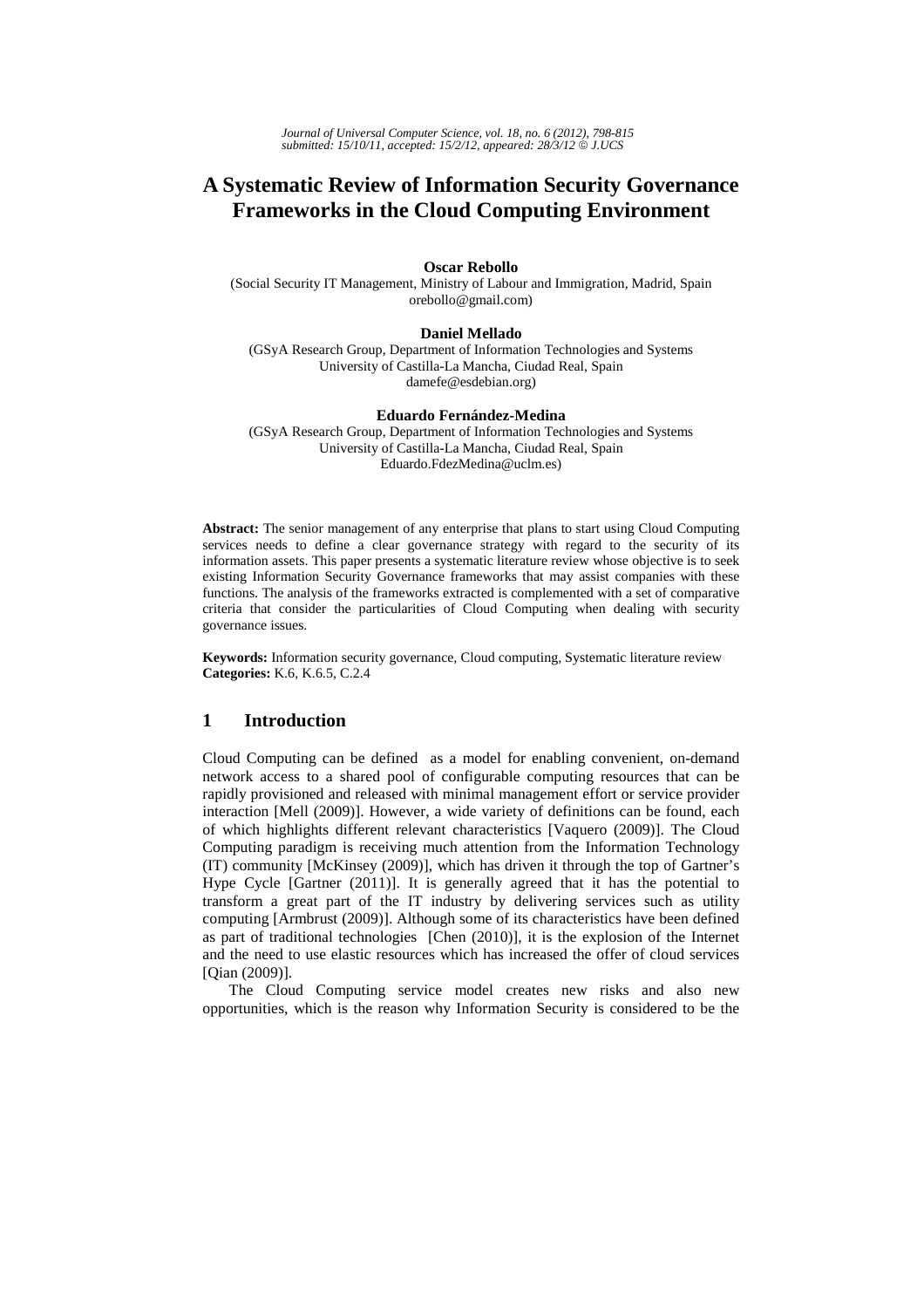main drawback that could prevent organizations from adopting Cloud Computing [IDC (2009)]. As opposed to other technical security issues, the principal difference when dealing with Information Security from the cloud environment is the enterprise's loss of control or loss of governance over assets and information [Cloud Computing Use Case Discussion Group (2010)]. In order to reduce these threats, the collaboration of both cloud providers and clients is necessary, since it is an issue that cannot be tackled unilaterally [Ponemon Institute (2011)]. The ever-changing environment of Cloud Computing leads to a need for a suitable assurance framework which deals with the different levels of security and against which the cloud model can be secured [Sloan (2009); Subashini (2011)]

If enterprises are to gain benefit from the use of Cloud Computing, a clear governance strategy and management plan must be developed [ISACA (2011)]. Many aspects related to Information Security Governance (ISG) have been highlighted as action areas that companies should take into account before jumping into the cloud [World Economic Forum (2011)]. Moving into the cloud therefore requires the active involvement of the governing body of any enterprise if it is to be successful [Bisong (2011)]. Typical ISG activities such as goal setting, policy and standard development, the definition of roles and responsibilities and risk management must include special considerations when dealing with cloud technology and its providers [ISACA (2009)].

The absence of an accepted and established ISG model for the cloud environment that meets the needs of every type of cloud service provider and client hinders the implementation of these functions. We have therefore decided to perform a systematic literature review of the existing ISG frameworks that have been conceived to guarantee information assurance in the Cloud Computing environment. This paper presents the review process and the subsequent analysis of extracted data.

A systematic process has been followed in order to perform a literature review in search of ISG frameworks that have been specifically designed for the Cloud Computing paradigm, and which take into account its particularities. The objective methodology described in this paper guarantees the repeatability of the results and reduces the bias of the analysis.

The systematic literature review is followed by a data extraction process, in which the main characteristics of each ISG framework are highlighted in the light of different comparative criteria. These criteria have been defined to take into account the specific consideration of developing security governance in Cloud Computing environments. The purpose of this review is twofold: it returns existing ISG frameworks to be used by companies who wish to move into the cloud; and it permits a comparison of the different proposals in such a way that the main strengths and weaknesses are highlighted, and gaps for future research are detected.

The structure of this paper is as follows: the following section describes the systematic literature review process that has been conducted, detailing the steps involved; Section 3 presents a comparative framework in which a set of criteria related to the ISG in Cloud Computing is defined; Section 4 shows the main contributions of each ISG framework in relation to the comparative criteria; Section 5 contains the analysis results of the comparison performed; and finally, the review concludes in Section 6.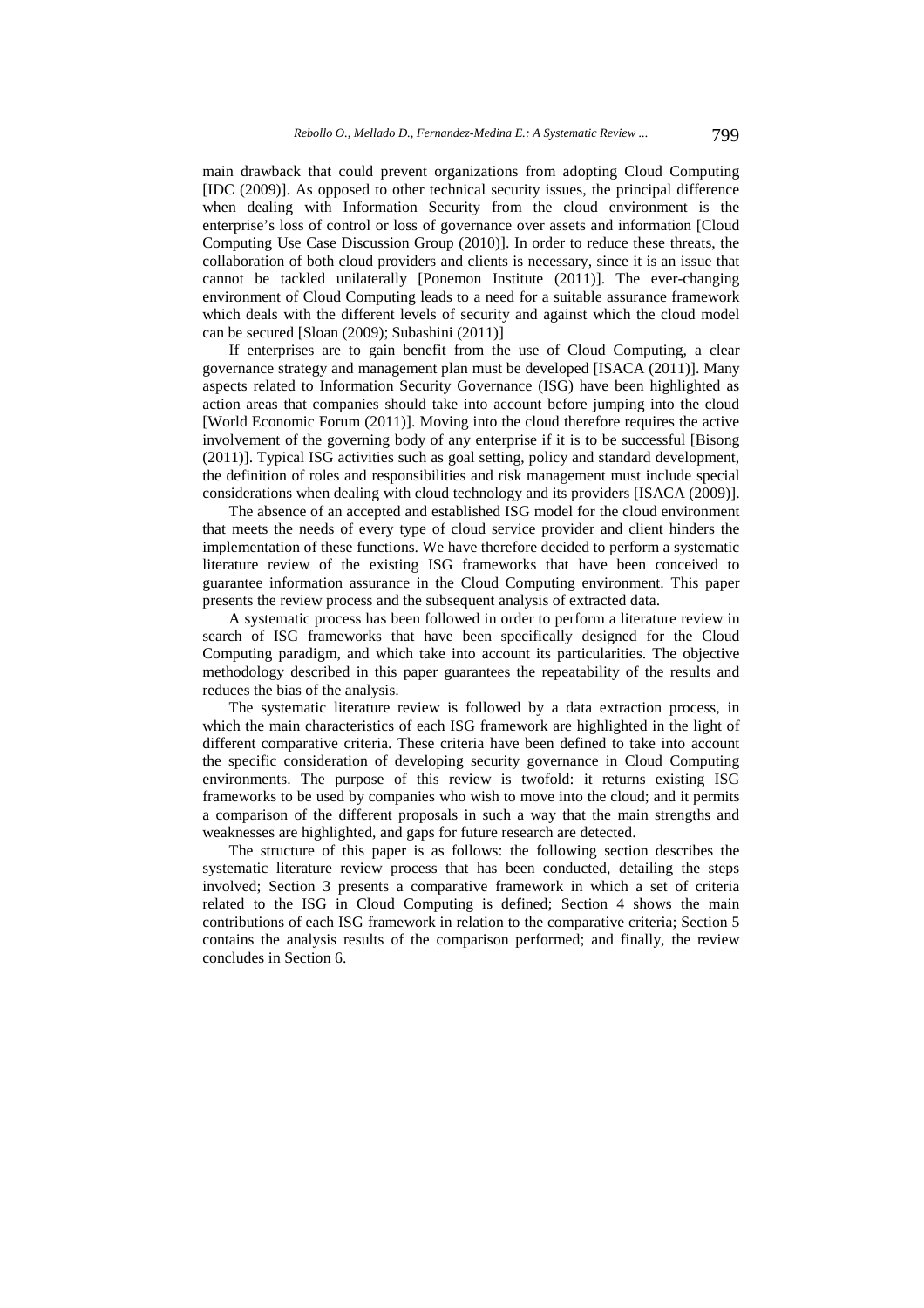# **2 Review Process Description**

This section describes the process followed to perform a systematic literature review using a trustworthy methodology [Kitchenham (2004)]. The basic aim of a systematic review is to compile and evaluate all the available research related to a question of interest, thus achieving unbiased, auditable and repeatable results. The review method presented in [Kitchenham (2007)] has been adapted to allow us to conduct our research in the field of Cloud Computing security governance.

Although it might appear that the process is executed in a linear chain, it in fact produces its results through a sequence of iterations. Each cycle helps to refine each step in the process until appropriate results are attained. A bibliographic package is used to keep track of each iteration and to record the whole process.

### **2.1 Research Question**

A preliminary analysis carried out in order to search for existing cloud security governance reviews showed a lack of publications dealing with these issues. Multiple Information Security frameworks exist, but few of them specify differentiating procedures for Cloud Computing environments. What is more, current Security Governance proposals seldom deal with Cloud Computing particularities. The recent wide–spread emergence of cloud deployment signifies that more in-depth research must be undertaken to identify both the differentiating security governance characteristics of Cloud Computing and what the proposals to mitigate vulnerabilities and minimize risks are.

Specifying the *research question*, which drives the systematic review methodology, is a critical step in the process. In our case, the *research question* focuses on identifying existing Information Security Governance (ISG) frameworks, initiatives and proposals that have been designed to be applied in Cloud Computing services. The scope defined is therefore twofold:

- The review is aimed at comprehensive frameworks, that is, proposals that deal with all the security aspects that may arise, from operational measures to management aspects, but particularly with the governance of information security.
- The approaches must consider the particular characteristics of Cloud Computing; only those initiatives that have been designed for the cloud model have been taken into account.

### **2.2 Defining the Review Protocol**

A precise protocol was needed to avoid biased results in the systematic review. In this section we define the protocol followed in the literature review.

Once the research question had been settled, a set of search terms was extracted from it. These terms, or *keywords,* were used in the review to identify all the relevant initiatives that were related to the research question and to attempt to answer it. A precise definition of the research terms is vital if comprehensive results are to be achieved without overlooking important approaches.

Bearing in mind that the proposed research question embraces characteristics from different research areas, it was necessary to define the search terms in such a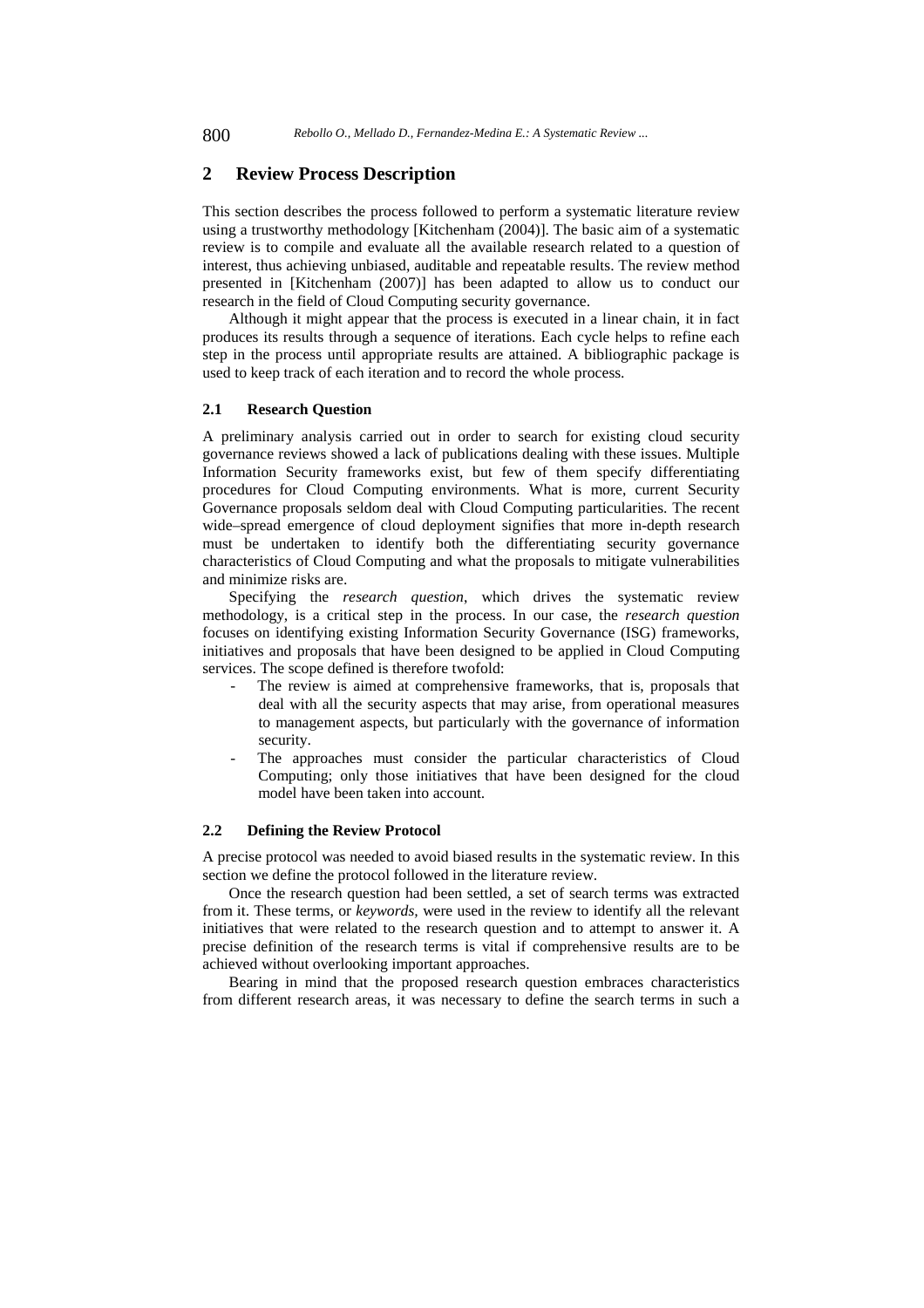way that all of them were included. Some synonyms of the terms were also included to avoid the situation of a proposal being ignored because of the different use of language. The proposed *keywords* that were used in the systematic literature review were the following:

- Cloud Security Framework
- Cloud Security
- Cloud Information Security Governance
- Cloud Computing Security Governance
- Secure Management Cloud

This set of *keywords* was used in order to attempt to compile all the initiatives related to ISG in the deployment of Cloud Computing. Since the search for these terms may have returned additional results that were not strictly related to the review's objective, selection filters were subsequently applied in order to extract the relevant studies.

The systematic literature review protocol suggests performing a preliminary search to seek existing reviews on the subject. In our case, probably because of the immaturity of the research topic, we discovered that the available resources did not contain any publications dealing with the proposed research question. The review process consequently continued to search for primary studies which contained the aforementioned *keywords*.

Selecting the *sources* in which the research will be developed is another crucial step. We therefore chose a group of databases, some of which provide their own engines to perform the searches. This choice was made by considering the general prestige of certain publications within the academic community, our previous knowledge of publications containing contents related to our research question, and sources suggested by authorities in the field. The review was therefore executed on a variety of sources, including electronic databases, search engines, journals, magazines and conference proceedings.

The *sources* chosen to perform the systematic review are listed below:

- Science Direct
- **Elsevier**
- Google Scholar
- IEEE
- ACM Digital Library
- University of Castilla-La Mancha Digital Library

The combination of the aforementioned search terms was applied to the sources resulting in a collection of publications, which provided a first approximation to our research question and allowed us to obtain a list of potentially relevant *primary studies*. These results then had to be filtered in order to extract those initiatives that accurately satisfied the review conditions . These proposals were narrowed down through the definition of a set of *inclusion and exclusion criteria*, which had to be objective in order to reduce the bias of the results and guarantee the repeatability of the review process.

We are dealing with a very recent and fast changing research area, and we therefore decided to restrict the time scope to the last five years. We ensured that all new initiatives were included by considering all those proposals published after 2006.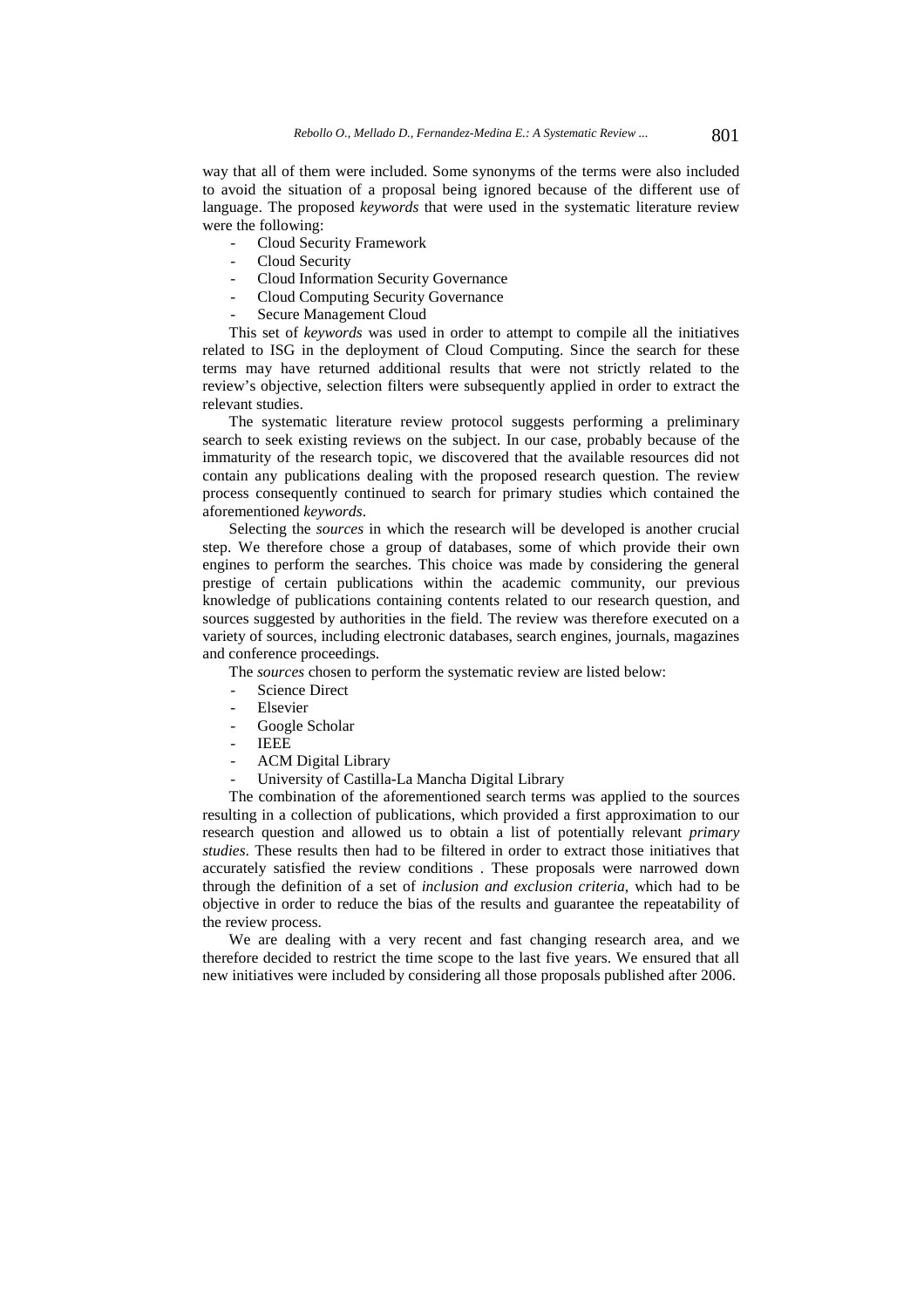Owing to language limitations, only studies written in English were considered in this review.

One of the objectives pinpointed in this review was that of compiling comprehensive security frameworks. A further *inclusion criterion* was, therefore, to ensure that we selected proposals that dealt with as many security aspects as possible. An objective criterion was established by relying on an accepted and widespread security standard: the ISO/IEC 27000 standard family [ISO/IEC (2005)]. This standard is widely used among security professionals and includes a set of security control clauses which may serve as guidelines to achieve effective information security management. This reference was chosen because it covers a wide range of security issues, both technical and managerial, that have been agreed upon on a worldwide basis. The inclusion criterion was based on checking whether each review result tackled all the security control clauses defined in the ISO/IEC standard; if the proposal did not deal with at least half of the security control clauses in a suitable manner, it was excluded. However, if the approach covered six or more clauses out of the eleven defined in sufficient detail, it was included in the systematic literature review process.

This group of criteria was used to narrow down the initiatives obtained by the first search. In most cases, it was sufficient to contrast the title and abstract or executive summary with the proposed criteria to decide whether to include or exclude the proposal. Nevertheless, when in doubt it was, in some cases, necessary to analyze the whole text in order to make the appropriate decision.

The quality assessment of the selection of publications performed was conducted in the aforementioned multistage process. As previously stated, the systematic review was executed iteratively, signifying that the results were analyzed after each cycle to confirm whether we were heading in the right direction.

# **2.3 Data Extraction and Synthesis**

The purpose of our systematic literature review was to compile all the ISG frameworks related to Cloud Computing in order to be able to analyze and compare them. Although the initial selection performed by the proposed process was used as a basis, it was still necessary to define a comparative environment which would lay the foundations for the subsequent analysis. The *data extraction* process provided a better understanding of the actual relevance of each proposal.

The *comparative framework*, which is detailed in the following section, shows the various items of information that were extracted from each initiative. This resulted in data extraction forms that were filled in for each proposal.

Although it would have been possible for the review process to end with the extraction of data from the selected initiatives on the basis of the criteria defined in the comparative framework, we continued with the process, using these data to obtain information about each proposal and synthesizing it. We therefore came closer to the objective of gaining knowledge about the strengths and weaknesses of existing ISG frameworks in the research area of Cloud Computing.

The data synthesis led to a descriptive summary of the characteristics of each initiative, and it was therefore possible to complete existing gaps and to discover which desirable features were required.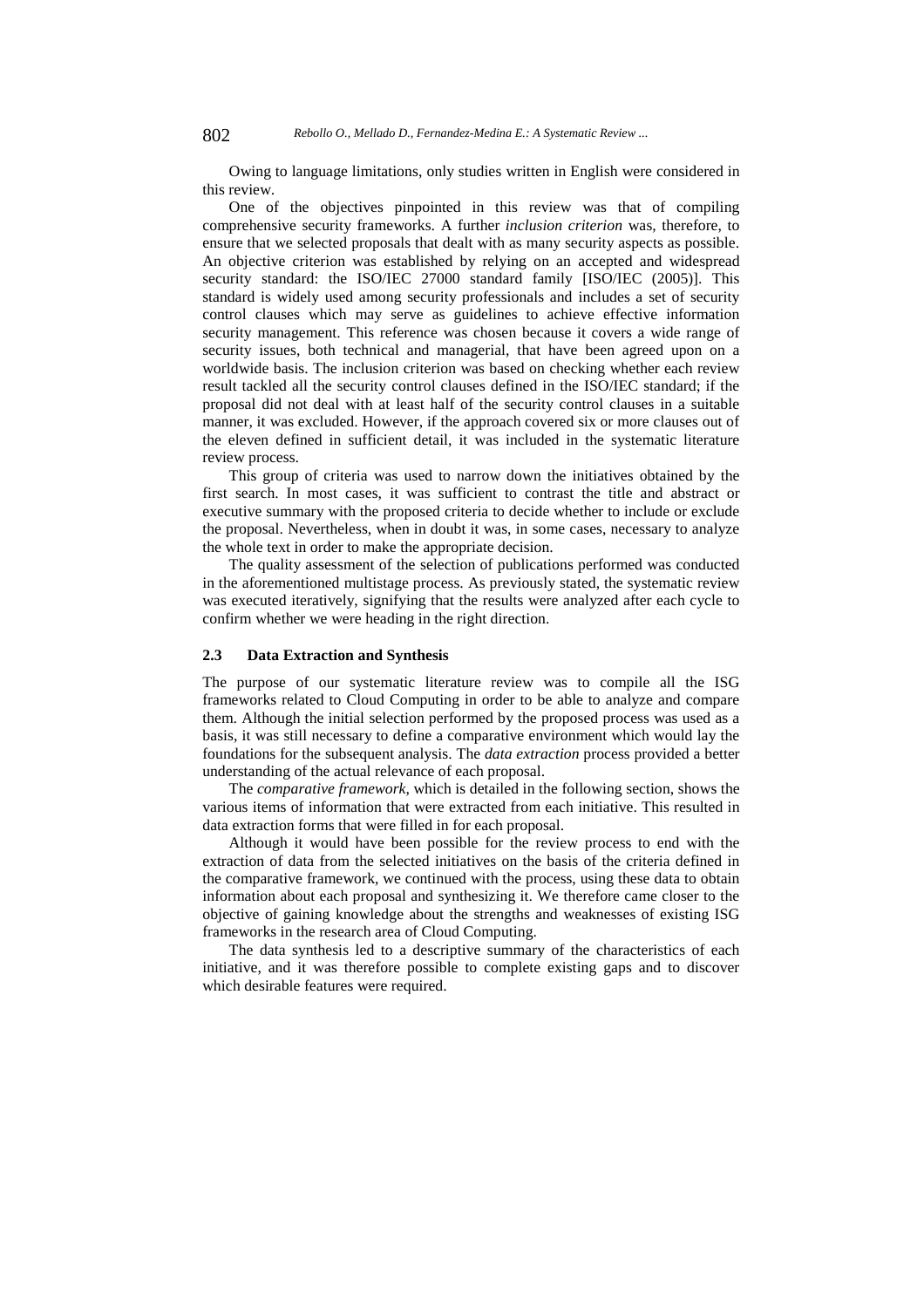### **3 Comparative Framework**

In this section, we introduce a *comparative framework* of Information Security Governance for its application to Cloud Computing initiatives. It was not our intention to define a universal framework which could be applied to every security proposal in general, but rather a set of conceptual references that would permit an objective comparison of the systematic review results.

This framework unites features from different research areas, such as Information Security, Cloud Computing and Information Technology (IT) Governance. In order to simplify the comparative criteria, the most relevant aspects of each field are described below in order to extract the differentiating characteristics on which our comparison is based. We therefore focus on the specificities that arise in the overlapping of these areas and not on well known general matters.

The utility of this comparative framework lies in the fact that it provides precise criteria with which to undertake the data extraction from the security proposals. The comparison of various initiatives on the basis of specific concepts provides more intuitive results.

### **3.1 Introduction to Information Security Governance**

Information Security Governance (ISG) consists of the leadership, organizational structures and processes that safeguard information inside an organization [ITGI (2006)]. More specifically, it is considered to be the process of establishing and maintaining a framework and supporting management structure and processes to provide assurance that information security strategies are aligned with and support business objectives, are consistent with applicable laws and regulations through adherence to policies and internal controls, and provide assignment of responsibility, all in an effort to manage risk [Bowen (2006)].

The above definitions, along with others that can be found in literature, allow us to conclude that ISG is directly related to three research subjects: Information Technology Governance, Corporate Governance and Information Security. Although this is studied in a Cloud Computing environment, this relationship must be born in mind if we are to be able to distinguish and disaggregate the different components of which it is made up.

The comparative analysis performed in [Rebollo (2011b)] reviews a wide variety of existing ISG frameworks in the light of these three domains. The analysis results show that although each framework attempts to deal with ISG in a comprehensive manner, some aspects are tackled in more depth than others. Matters such as Risk Management, Strategic Alignment or Process Management are considered in sufficient detail by almost all of the proposals, but other issues such as Value Delivery through IT or Control and Accountability are considered less frequently.

When transposing these security frameworks for their deployment in Cloud Computing, the same precautions must be taken. More importantly, the loss of control which is inherent in Cloud Computing must be compensated for with additional security controls to reduce vulnerability. Different criteria from the domains that shape ISG will therefore be extracted when defining the *comparative framework* of our systematic review.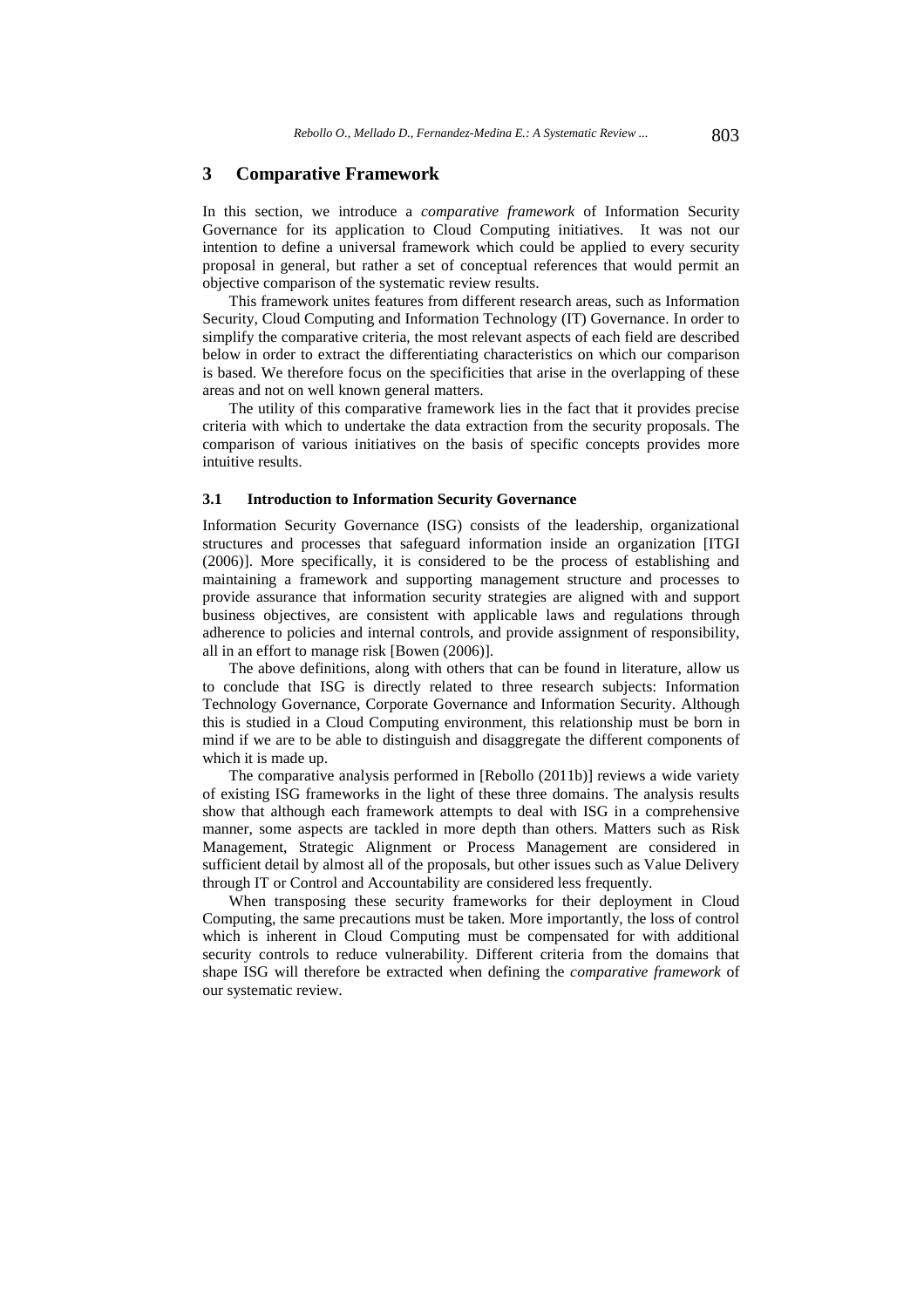From the same previous study we can also learn that, globally speaking, two of the ISG frameworks analyzed achieve the best results in the completeness ranking, but each of them offers a different perspective: the IT Governance Institute proposal [ITGI (2007)] is mainly focused on IT Governance, and ISO/IEC standards [ISO/IEC (2005)] deal principally with aspects of Information Security. These two references were used in our systematic review in the process of defining the *comparative framework*.

# **3.2 Overview of Information Security in Cloud Computing**

The Cloud Computing environment has led to the emergence of new security risks owing to the process modification it prompts within the client organization. It additionally modifies existing old risks whose threats and vulnerabilities need to be re-evaluated [Jericho Forum (2009)]. The Information Security of cloud services shares many similarities with the traditional IT services deployed in a company, but it also has sufficient specificities that are worth consideration.

As with any new technology, Cloud Computing creates new risks and opportunities. Moving services or applications to the cloud may generate new opportunities for the business, its security and its IT departments owing to the rearchitecting of applications, but this simultaneously creates threats to security [Cloud Security Alliance (2009)]. When customers move their data or applications to the cloud, the processes of implementing and enforcing security policies change to involve a third party. The enterprise's loss of control emphasizes the need for special requirements from cloud service providers (i.e. transparency, accountability…).

The comparative review of cloud security proposals developed in [Rebollo (2011a)] analyzes existing Information Security frameworks that have been specifically designed for the Cloud Computing environment. This comparison is performed using the eleven security control clauses from the ISO/IEC 27002 standard as evaluation criteria. Some other criteria are also introduced to evaluate cloud particular conditions such as the alignment between client IT security policies and cloud provider implementation, and liability, which reflects the relationship of responsibility between the cloud customer, the provider and applicable laws.

Analysis results show that cloud specific criteria and those that gather traditional security issues, which are usually related to a technical point of view, are widely taken into account in the proposals studied. Of these criteria, the following can be highlighted: Access Control, Communications and Operations Management, Physical and Environmental Security, and Compliance. However, aspects related to organizational management are less frequently considered. These are Security Policy, Asset Management and Human Resources Security.

Upon summarizing these results we can conclude that existing cloud security frameworks are more focused on systems and physical security, that is, they highlight traditional and well known security aspects. Nevertheless, security governance, high level organizational processes, and related security subjects that have gained importance in the last few years, are not dealt with in such great depth in these proposals. There is thus an obvious need for research to continue in these fields.

The conclusions extracted from this comparative review may also be used to take advantage of our systematic literature review by obtaining valuable information for the early stages of the process defined. As a reference for the definition of the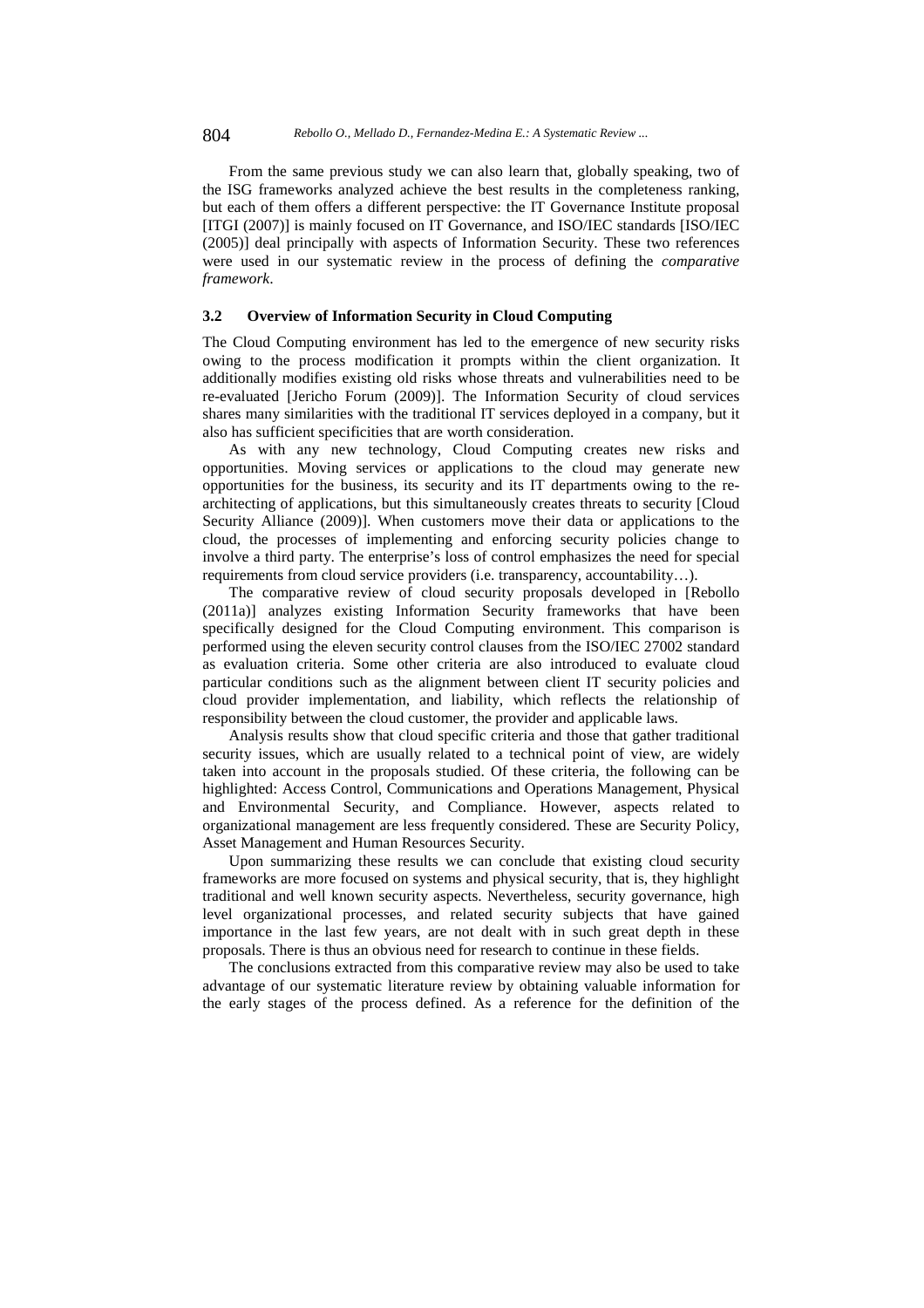*comparative framework*, the cloud security proposals that achieve the best marks are those developed by the Cloud Security Alliance (CSA) and the European Network and Information Security Agency (ENISA).

### **3.3 Definition of the ISG Comparative Framework**

The *comparative framework* defined in this systematic literature review was used to perform the data extraction of the selected primary studies. As stated previously, it is not our intention to develop a holistic comparison of ISG proposals, and the scope is therefore limited, in a more practical manner, to a set of differentiating features that are suitable for the Cloud Computing area, thus providing more valuable results. Security aspects that are well known by the academic community and taken into account in most of the approaches are not dealt with in our comparison, and we simply focus on the relevant aspects that arise in the confluence of these research fields. The ideas gathered about ISG and Information Security in Cloud Computing were used as a basis from which to extract these differentiating characteristics and define the criteria to be used in the comparison.

With regard to the two studies introduced previously, we shall now highlight some of the results concerning the deficiencies identified in existing security frameworks. In [Rebollo (2011b)] we can observe that current ISG proposals show lacks in matters such as Value Delivery through IT or Control and Accountability, while in [Rebollo (2011a)] we learn that the security topics that are least frequently considered in existing cloud security approaches are Security Policy, Asset Management and Human Resources Security. Upon uniting these topics it is possible to observe certain similarities, and it seems that all of them belong to the overlapping area of all the aforementioned research fields involved in this review. This area, despite appearing to be relatively diffuse, is the main objective of our comparative framework, and contains the necessary elements that prevent the loss of security governance caused by the outsourcing of services to a third party.

A Cloud Computing ISG function requires active reinforcement of those governance aspects that may compromise an enterprise's security, and result in an increase in vulnerability as a result of the new relationship between the company and the cloud provider. This new relationship needs additional resources so that both the cloud client and the provider can trust each other as regards the services contracted. According to the analysis shown above, and to our preliminary research, the criteria that represent the most relevant characteristics, which may differentiate ISG frameworks in a Cloud Computing deployment, are supported by three pillars: *Policies and Processes Adaptation* (PPA), *Control and Audit* (CA), and *Service Level Agreements* (SLA). The description of these three criteria, which are intimately related, is shown as follows.

Whenever a company decides to use Cloud Computing services, its managers need to make additional efforts as regards redefining the processes affected. The security ambit is no exception, and security policies therefore need to be re-evaluated according to the cloud paradigm. Information Security Governance processes developed in the organization should result in security collaboration programs between customers and providers to achieve agreed goals [Cloud Security Alliance (2009)]. *Policies and Processes Adaptation* reflects these modifications which involve the whole organization from the governance organs to the working staff,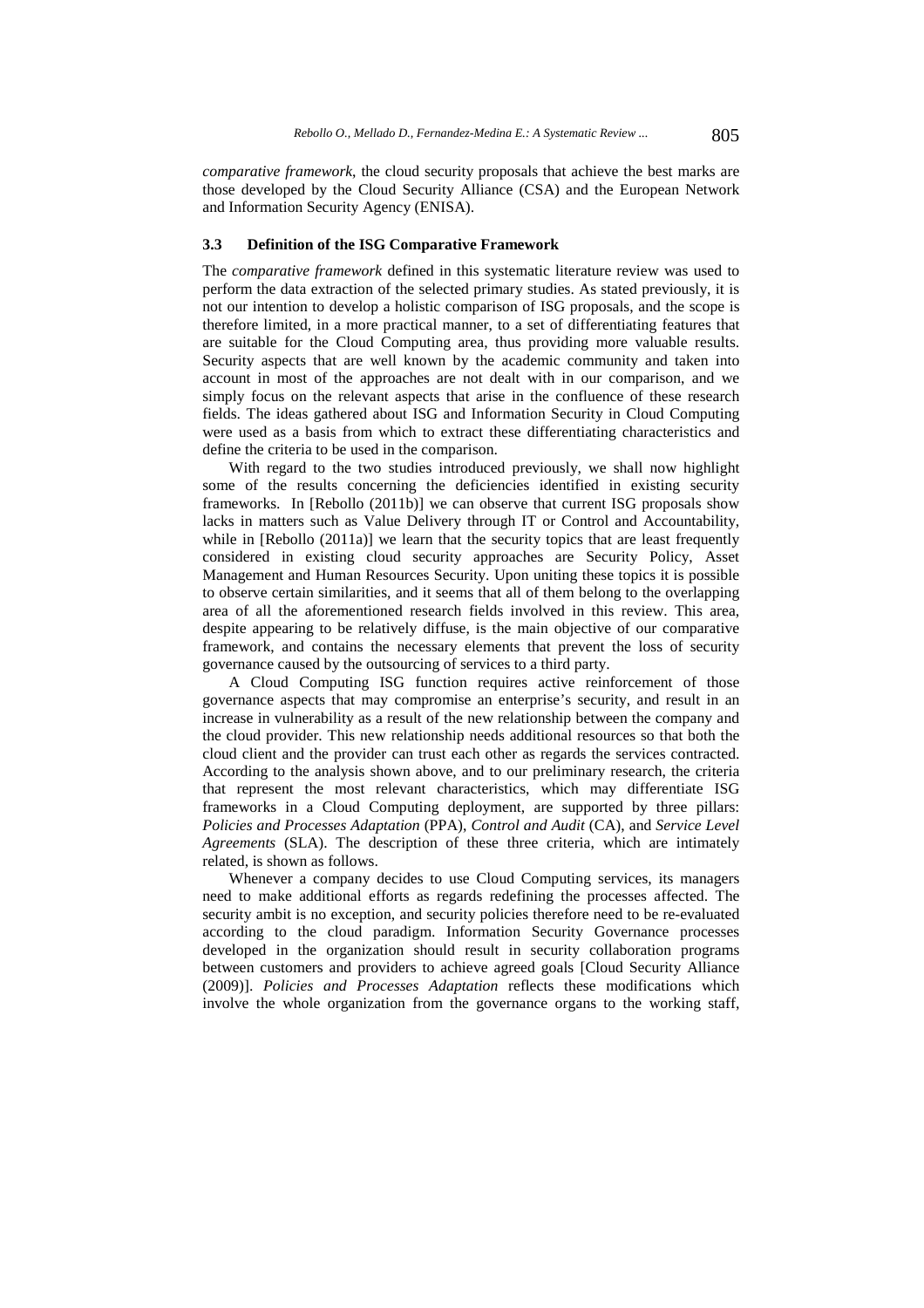owing to the fact that processes that have traditionally taken place in the company or even in a department, are now driven by the cloud provider. We have included topics such as the redefinition of roles, the modification of Information Security policies to ensure strategic alignment with the business, the implementation of new security processes and procedures in order to achieve the company's goals, the optimization of security investments that deliver business value through IT, the risk management of both traditional and emerging threats, and the management of identities in this criterion.

 Enterprises need to be able to control these new processes, which run out of the company's boundaries into the cloud provider. Similarly, as with traditional procedures, control points and periodical checking are recommendable, and have the added difficulty of involving a third party. The *Control and Audit* criterion embraces the additional security controls that should be established owing to the new cloud relationship. It includes a definition of new security controls, the specification of security metrics for evaluation, performance management by monitoring security strategies and processes, the provision of tools that allow cloud provider logs to be accessed, and new auditory functions that allow the client organization to audit and evaluate the services provided by the cloud by monitoring its levels.

The two aforementioned criteria are glued together with the SLA signature. This agreement reflects the commercial relationship between the cloud client and the provider. The SLA is a tool that permits customers to specify the security requirements they expect during the provision of the service, and should offer a commitment to provide the security services required on the part of the cloud provider [ISACA (2009)]. The governance body of the company must be aware that, although it is possible to delegate the responsibility of some processes or operations to the cloud provider, its own accountability cannot be transferred. It is thus of paramount importance to guarantee that the SLAs include all the security aspects that the organization wishes to control. The *Service Level Agreement* criterion contains issues such as the precise limitation of responsibilities between the cloud client and the provider, the definition of security accountability of every role in the company, the establishment of compliance requirements and controls that will periodically be held to evaluate the service, the clarification of legal concerns such as applicable law in the case of a trial, whose jurisdiction involves stored data, or whether the cloud provider can sub-contract services to another provider, and possible penalties for infractions on both sides. It is worth noting that the non-fulfilment of the SLAs is a security risk in itself, and must also be evaluated.

The *comparative framework* which is composed of these three criteria will be taken as a reference to extract information about how each ISG approach deals with these matters. These objective criteria guarantee that the results of our systematic literature review will provide a comprehensive overview of the actual state of ISG proposals in Cloud Computing.

# **4 ISG Frameworks Data Extraction**

This section contains a summary of the information extracted from each of the ISG frameworks found by our systematic review process. A brief description of each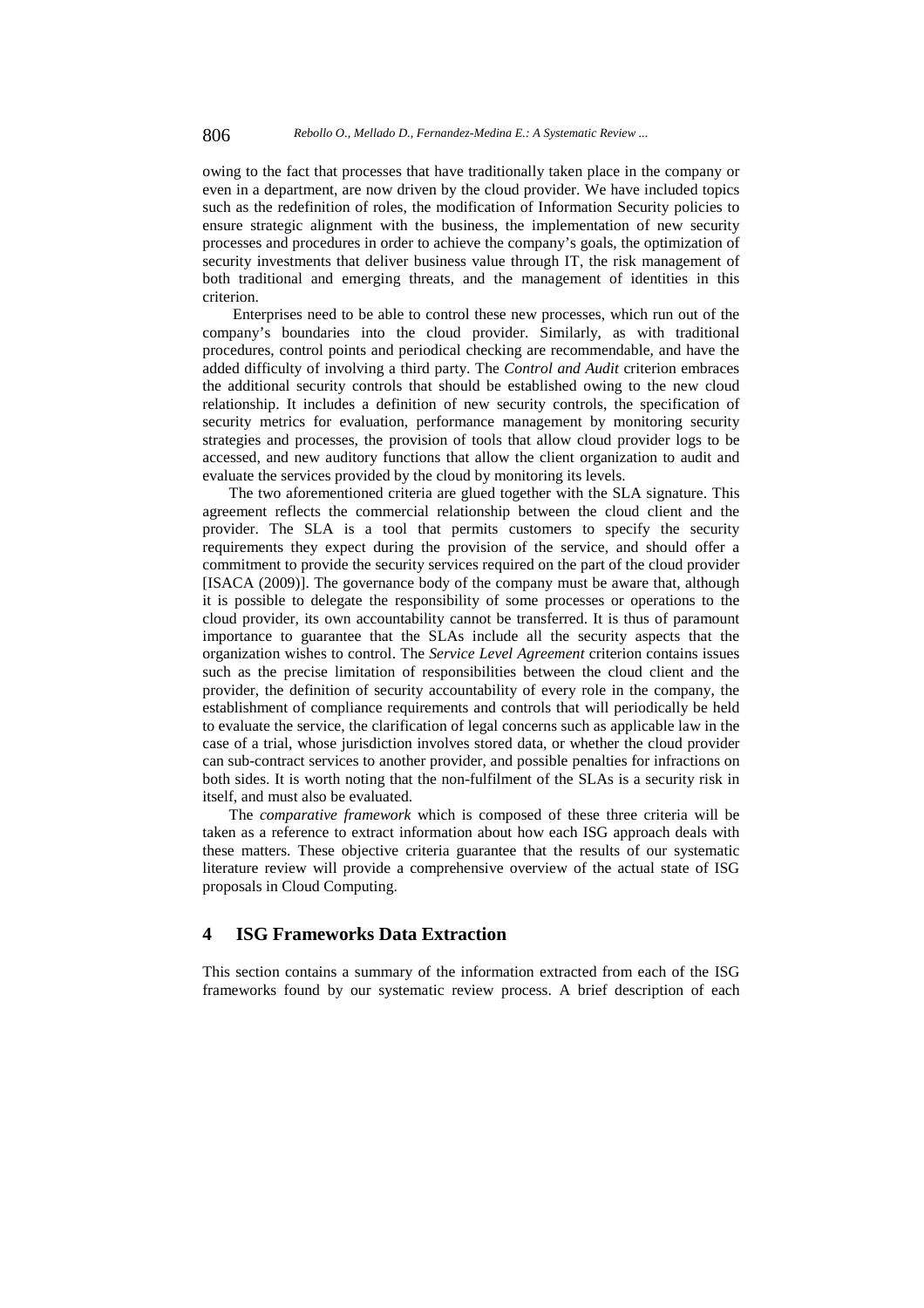proposal is provided, along with the most relevant aspects related to the three comparative criteria defined in the previous section.

### **4.1 Cloud Computing: Benefits, risks and recommendations for information security**

*Description.* The European Network and Information Security Agency (ENISA) has published a guide [Catteddu (2009)] which assesses the security risks and benefits of using Cloud Computing, and provides security guidance for potential and existing users. This guide reviews technical and legal risks, along with policy and organizational issues. Of these, the Loss of Governance stands out, and reflects the loss of control when services are outsourced to a third party. These risks are used as a starting point for the introduction of an information assurance framework, which is based on the controls from the ISO 27000 family.

*PPA.* The loss of control and governance could lead to the impossibility of complying with the security requirements, a lack of confidentiality, integrity and availability of data, and a deterioration of performance and quality of service. This framework proposes guidance questions with which to perform the process adaptation, most of which are related to personnel and operational security and to the supply-chain assurance.

*CA.* Although the authors state that the ISG instruments should be used to keep watch on common practices among cloud providers in order to avoid severe impacts being made on the organization's strategy, this guidance does not provide detailed recommendations with regard to the Cloud and Audit function.

*SLA.* Cloud Computing generates new legal risks such as those resulting from changes in jurisdiction when the client does not control where its applications or data reside. ENISA offers a list of areas that should be included in legal agreements which includes data protection and transfer, confidentiality, intellectual property or limitation of liability. The authors state that the SLAs should offer a commitment to provide the required security services on the part of the cloud provider.

#### **4.2 Cloud Cube Model**

The Cloud Cube Model proposed in [Jericho Forum (2009)] identifies criteria with which to differentiate cloud formations from each other and their provision scheme. The model's objective is to assist in determining which cloud formation is best suited to the business' needs, along with enabling secure operation through the chosen option. The Jericho Forum's model proposes the development of a Collaboration Oriented Architecture (COA) to assure secure business in de-perimeterised environments. The COA framework [Jericho Forum (2008)] includes a set of guidelines with which to guarantee secure interaction between users and end systems located in different security domains.

*PPA*. Business processes need to be redefined so that they can operate across and between multiple organizations. The authors therefore ensure that COA-compliant architectures permit that the way in which organizations do business changes, whilst managing information risks to an acceptable level. They also identify key lifetime management processes that need to be mastered if reliable transformations are to be achieved.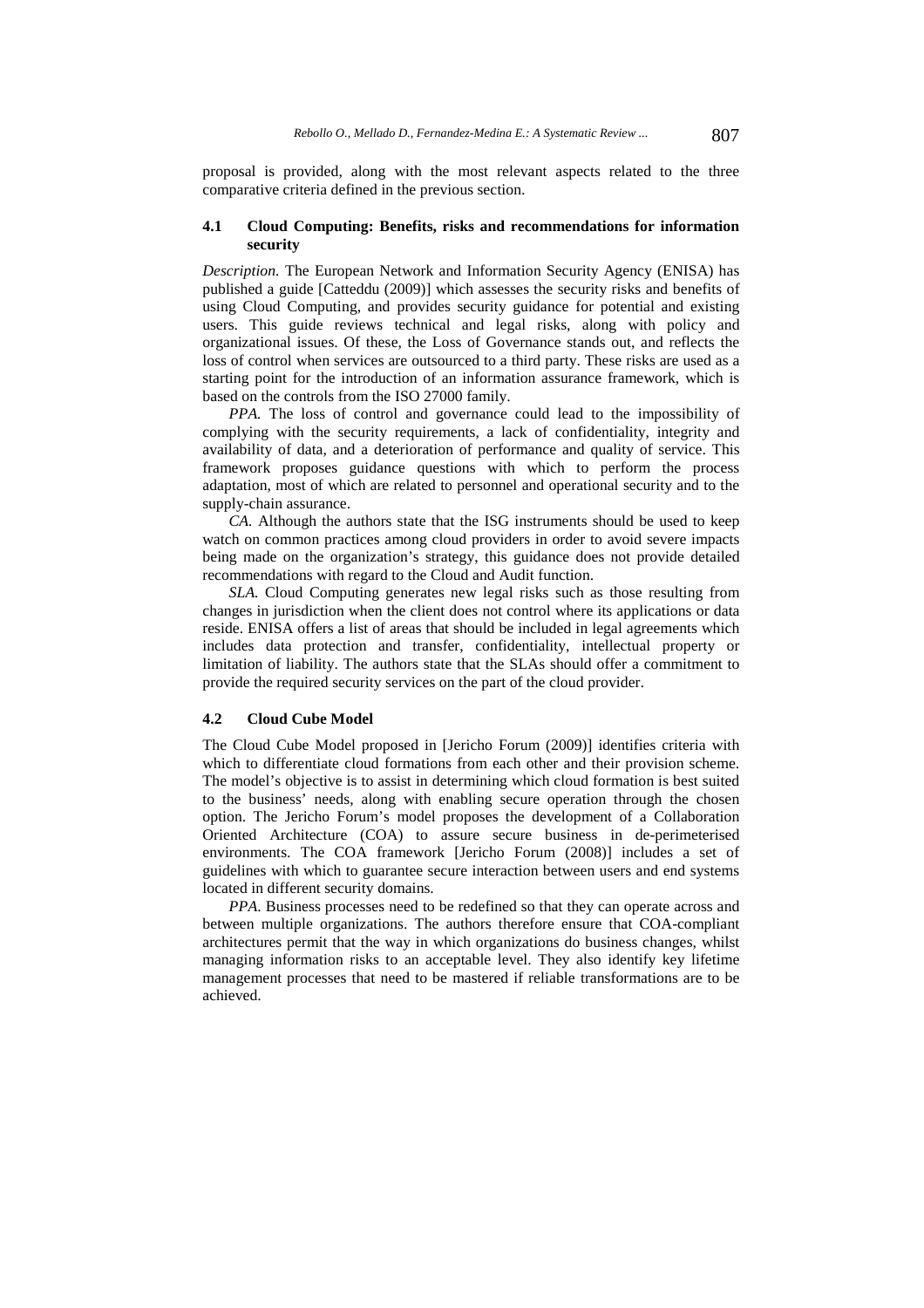*CA*. Audit information needs to be of adequate quality if it is to meet the needs of each collaborating organization, and a driving principle in audits on COA-compliant architectures is, therefore, transparency between partners. This framework thus provides recommendations for the audit and compliance areas.

*SLA*. This architecture recognises among its principles the importance of compliance with legal and contractual requirements. Participating parties can thus resolve conflicts through enforcement mechanisms. However, limited recommendations are offered in this criterion.

### **4.3 Cloud Security and Privacy**

*Description*. The authors of the book [Mather (2009)] propose an introductory view to a variety of security issues related to Cloud Computing, so that users can be confident of dealing with the most important concerns.

*PPA*. From the ISG perspective, the cloud service provider and its customer have to manage various processes, such as Managing identity, Defining service requirements, Monitoring service levels, Providing assurance in internal controls, Managing incident response, or Developing a business continuity program. The role of IT departments will change to become more like that of managers of the IT services provided, since the operations are transferred from the customer to the cloud provider.

*CA*. The authors highlight the importance of audit and compliance functions, particularly in Cloud Computing environments owing to its outsourcing nature. A whole chapter is dedicated to these ISG issues, and provides implementation recommendations. A different perspective is offered since greater emphasis is placed on the cloud provider than on the client organization.

*SLA*. The book is scattered with recommendations about topics that should be included in the SLAs, but this criteria is not dealt with at the same depth as in the previous frameworks. The authors advise a review of the standard SLAs since they usually lack the desirable transparency.

### **4.4 IT Control Objectives for Cloud Computing**

*Description.* The Information Systems Audit and Control Association (ISACA) has recently published [ISACA (2011)] with the purpose of providing an understanding of Cloud Computing and identifying its related risks. This framework deals with governance, security and assurance aspects separately. The proposal contains references to other additional ISACA papers in order for it to be complemented with governance criteria.

*PPA*. Typical Governance activities such as goal setting, policy development, and risk management must be considered in this new environment. Changes must therefore be made to ensure that performance objectives are met and that business and technology are strategically aligned. The authors propose adapting CobIT [ITGI (2007)] to handle cloud related processes.

*CA.* An audit and assurance program is provided in [ISACA (2010)] to be used in a Cloud Computing environment, which includes an enterprise risk management framework to identify security risks and mitigate vulnerabilities. The governance of this risk management can be performed by using the ISACA's Risk IT framework.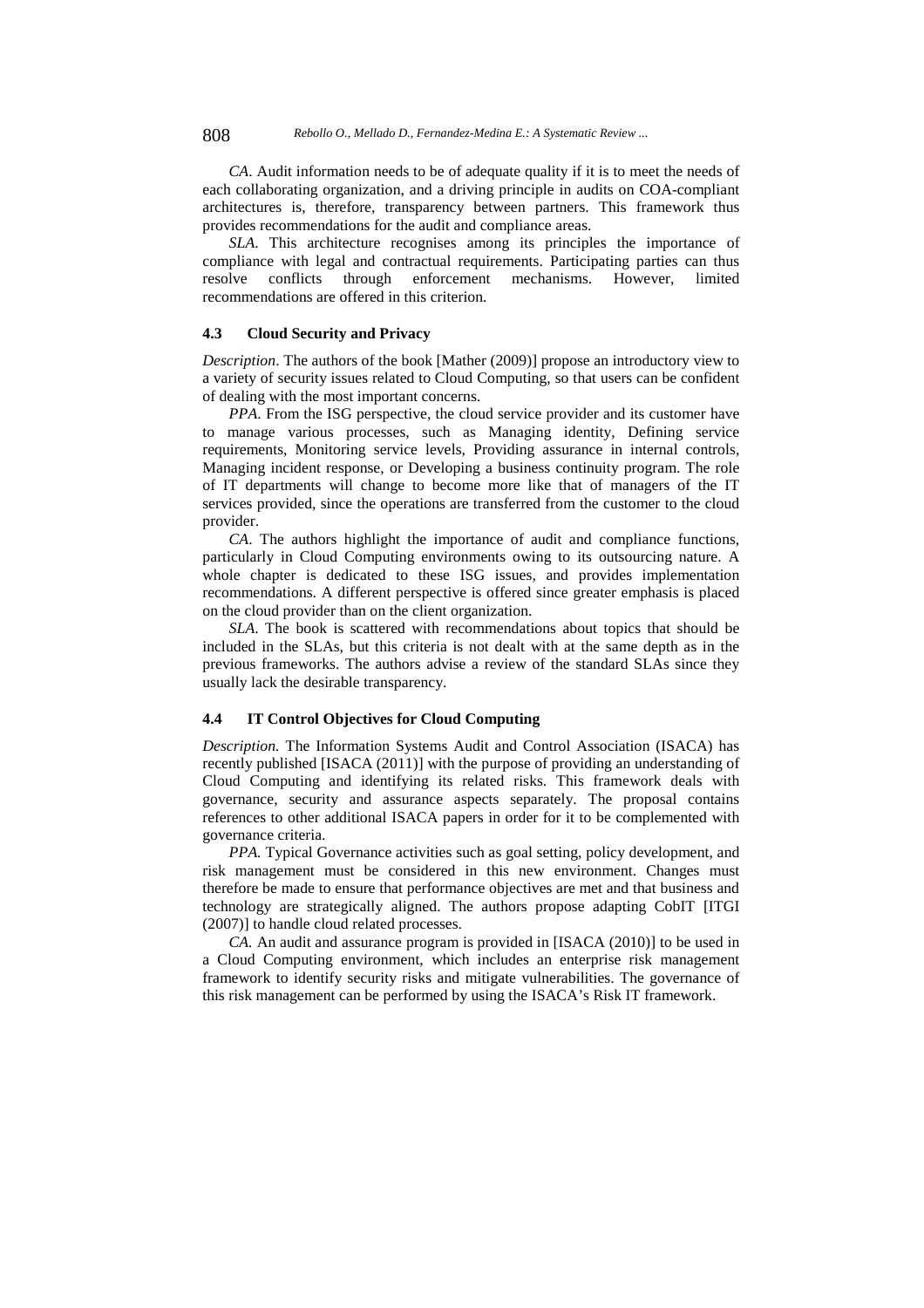*SLA.* ISACA states that the SLA is the most effective tool an enterprise can use to ensure adequate protection. It must contain clear requirements as regards handling, usage, storage and availability of information, and specific rights for an external audit.

### **4.5 Security Guidance for Critical Areas of Focus in Cloud Computing**

*Description.* The Cloud Security Alliance (CSA) has published guidelines on different security issues related to Cloud Computing. The guide [Cloud Security Alliance (2009)] has a section which deals with Governing in the Cloud, whose second domain is dedicated to Governance and Enterprise Risk Management. The proposed guidelines are not compulsory and may not all be applicable to every cloud deployment, but help to identify threats in the cloud context and to choose the best options by which to mitigate vulnerabilities.

*PPA*. The CSA's guidelines propose that any ISG processes developed within the organization should result in security collaboration programs between customers and providers to achieve agreed goals. The service model may adjust the defined roles and responsibilities in collaborative information security governance and risk management processes. User organizations should review ISG structure and processes, and assess the provider's security processes and capabilities for sufficiency and consistency with their own.

*CA*. The provider's security processes and controls should be assessed and audited, although traditional assessment approaches may not be available and new audit techniques may be defined. Organizations need to understand their cloud provider's ability to produce the evidence required for the compliance evaluations, and should assume the role of bridging the gap between the cloud provider and the third party auditor. Moreover, the provider's information security controls should be demonstrably risk-based and clearly support the client's processes.

*SLA*. Among the ISG recommendations provided by the CSA, high emphasis is placed on defining metrics and standards for measuring the performance of information security, which should be auditable and be documented on the contracts. As part of the legal issues, the CSA distinguishes between functional, jurisdictional, and contractual dimensions.

### **4.6 Security and Control in the Cloud**

*Description*. [Julisch (2010)] proposes expanding the concept of an Information Security Management System (ISMS) from ISO/IEC 27001 to a virtual ISMS. An ISMS includes the set of processes and policies used by an organization to implement, operate and monitor information security; and a virtual ISMS extends this concept to services that are outsourced to cloud providers. By following this standard, the Plan-Do-Check-Act (PDCA) cycle is adapted to the virtual ISMS, the planning and control steps being the most relevant when dealing with cloud services.

*PPA*. The authors adopt the iterative PDCA cycle to define, implement and review the organization's internal processes. Continuous iterations are used to refine the processes in order to achieve their control objectives.

*CA*. Most of the Control functions take place in the Check phase of the cycle. The paper focuses on the cloud provider side, where there is more space for further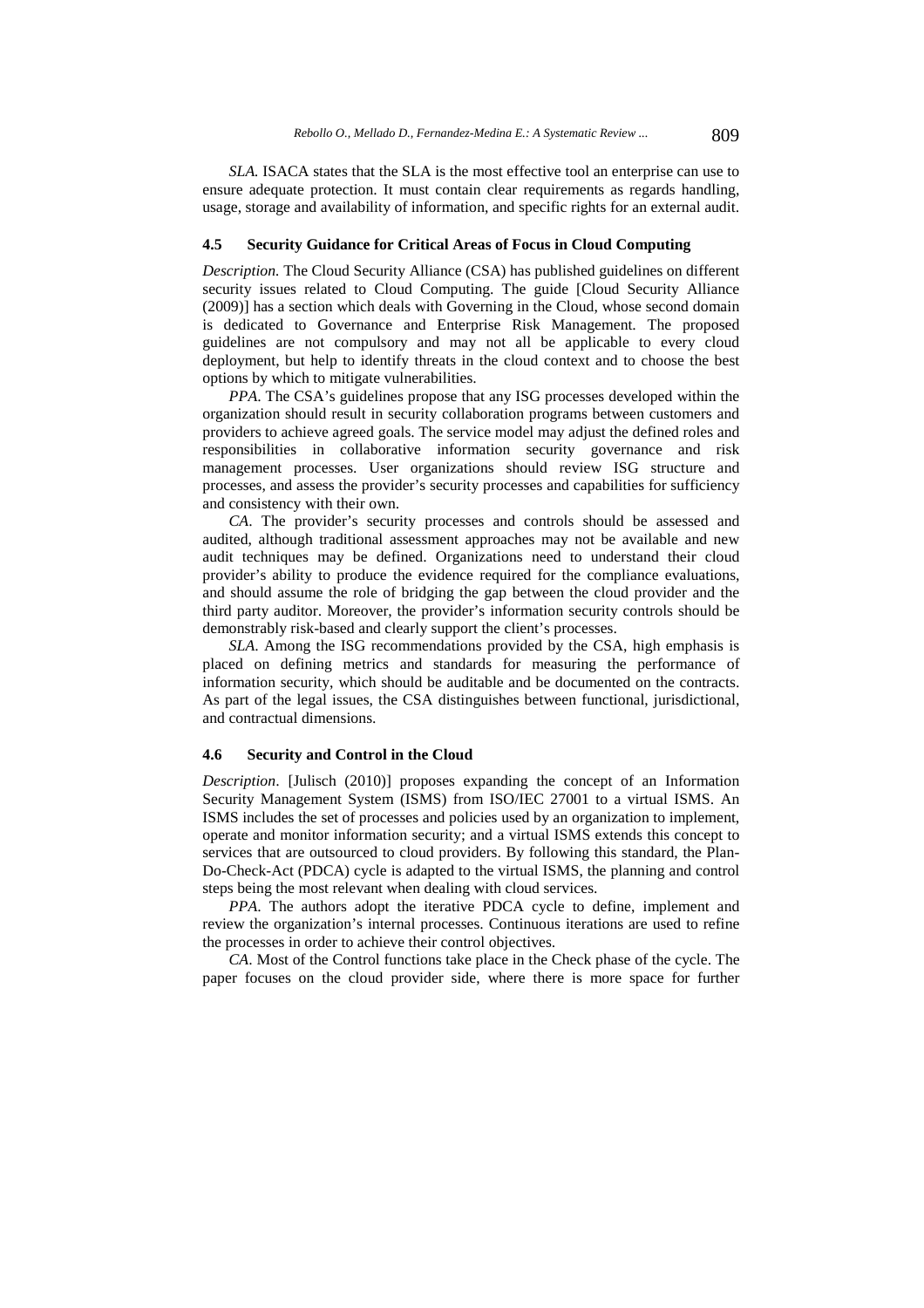improvement, particularly in defining the type of monitoring provided, and the procedures followed to perform third party audits.

*SLA*. This paper analyzes public cloud's SLAs and concludes that they tend to protect cloud providers with small penalties in comparison to the risk that is transferred. Each iteration of the PDCA cycle should include the possibility of modifying existing SLAs if new improvements are made or necessities change.

# **5 Comparison of ISG Frameworks**

In this section we summarise the main contributions of each ISG Framework analyzed in our systematic literature review in the light of the proposed comparative criteria. The differentiating characteristics of each proposal are therefore highlighted so that both cloud clients and providers may easily distinguish which one suits their own necessities for successful security governance. This analysis also includes the subjects that are not tackled in the ISG proposals and the gaps that we believe need to be filled.

Table 1 shows the main concepts included in each ISG Framework in relation to the three cloud governance comparative criteria (*Policies and Processes Adaptation*, *Control and Audit*, and *Service Level Agreement*).

In addition to presenting the main contributions, the table also shows an 'X' whenever a criterion is insufficiently developed and lacks are evident. An '(\*)' is used to indicate the cases in which the subjects are dealt with in an external source that is different to the reference analyzed in our systematic literature review, but belongs to or is related to the same ISG framework.

Generally speaking, a first glance at the table shows that most of the ISG approaches offer recommendations or advice to cover the fields of the proposed criteria. A more precise definition of procedures and tools should therefore be provided in order to facilitate the security governance development. A more detailed concreteness of activities and tasks would be desirable for the implementation phases.

In the few cases in which processes are outlined, the authors follow the widely known Plan-Do-Check-Act (PDCA) cycle suggested in popular security standards such as ISO/IEC 27001 [ISO/IEC (2005)]. This perspective has also been adopted by later studies such as that of [Miller (2009)] in which more details are provided about each of the PDCA cycle steps with the aim of adapting the security governance to the Cloud Computing environment.

With regard to the *Policies and Processes Adaptation* criterion, the ISG frameworks recommendations deal principally with processes management, the redefinition of organizational roles and, to a much lesser extent, with IT alignment with the business. Other subjects within this criterion that are not mentioned and which should be included are as follows: the cost/benefit analysis of effective governance, the communication of security management goals and principles in the organization, policy documentation procedures, and the security awareness and training of all the organization's users.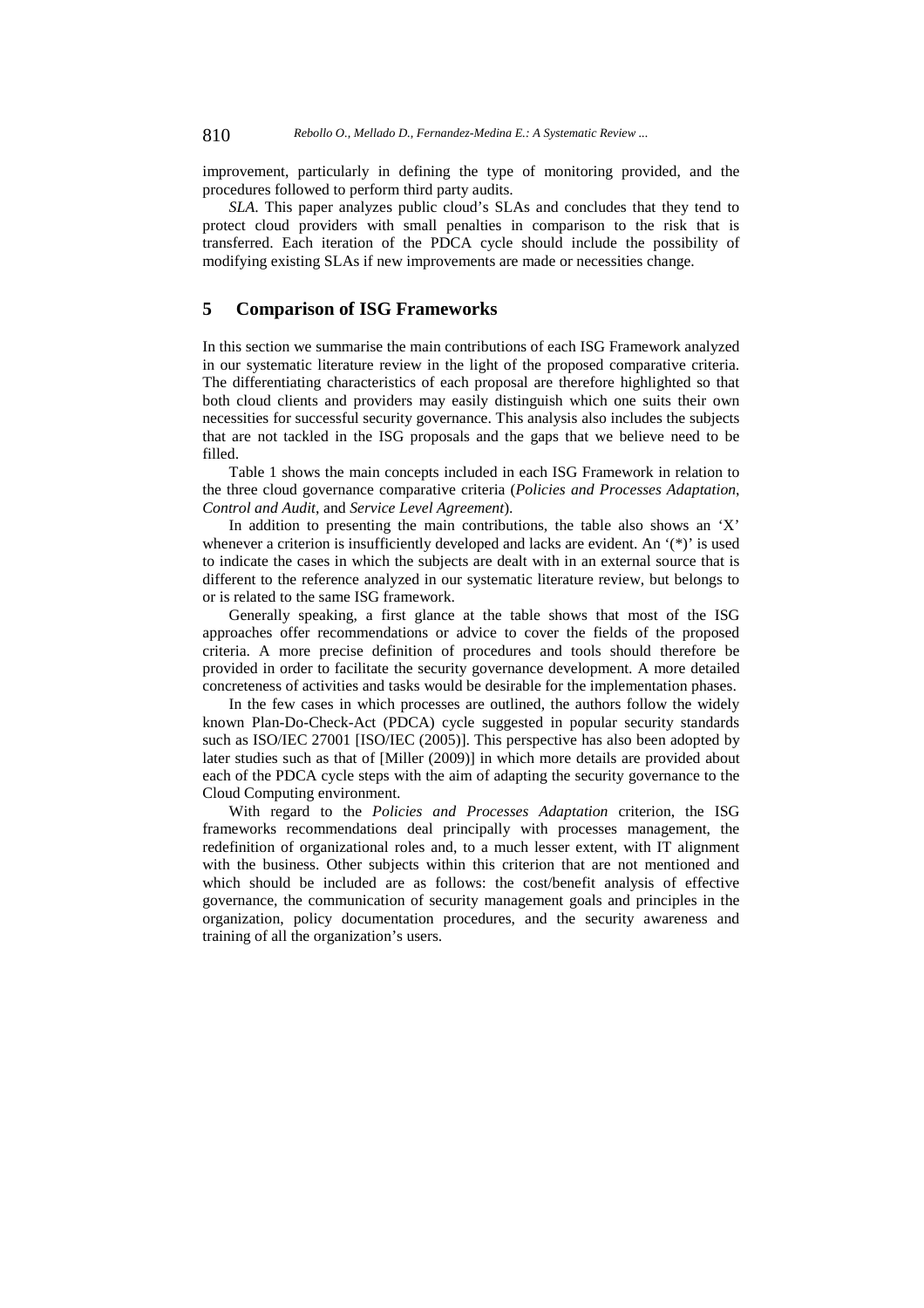|                                                                                                          | <b>Policies and</b>                                                                                                                     |                                                                                    |                                                                                                                                 |
|----------------------------------------------------------------------------------------------------------|-----------------------------------------------------------------------------------------------------------------------------------------|------------------------------------------------------------------------------------|---------------------------------------------------------------------------------------------------------------------------------|
|                                                                                                          | <b>Processes</b>                                                                                                                        | <b>Control</b> and                                                                 | <b>Service Level</b>                                                                                                            |
| <b>ISG Framework</b>                                                                                     | <b>Adaptation</b>                                                                                                                       | <b>Audit</b>                                                                       | <b>Agreement</b>                                                                                                                |
| Cloud<br>Computing:<br>Benefits, risks<br>and<br>recommendation<br>s for information<br>security (ENISA) | - Recommendations<br>and check-list<br>questions to provide<br>assurance                                                                | X                                                                                  | - Legal and<br>contractual<br>recommendations                                                                                   |
| Cloud Cube<br>Model                                                                                      | - Collaboration<br>Lifecycle<br>Management<br>processes (person,<br>risk, information,<br>device and enterprise<br>relationships) $(*)$ | - Audit and<br>Compliance from<br>Collaboration<br>Oriented<br>Architecture (*)    | X                                                                                                                               |
| Cloud Security<br>and Privacy                                                                            | - Proccesses<br>management<br>- Adapt security<br>management<br>standards (ITIL, ISO<br>27001)                                          | - Cloud provider<br>audit<br>recommendations                                       | X                                                                                                                               |
| <b>IT Control</b><br>Objectives for<br>Cloud<br>Computing<br>(ISACA)                                     | - Adjust the way<br>business processes<br>are handled<br>- IT alignment with<br>the business<br>$-CobIT$ (*)                            | - Audit and<br>Assurance<br>Program, tool (*)<br>- Risk IT $(*)$<br>- Val IT $(*)$ | - Requirements for<br>business continuity<br>and disaster<br>recovery<br>- Rights for third<br>party audits                     |
| Security<br>Guidance for<br>Critical Areas of<br>Focus in Cloud<br>Computing<br>(CSA)                    | - Collaboration<br>programs<br>- Redefine roles and<br>responsibilities                                                                 | - CloudAudit (*)                                                                   | - Common<br>Assurance<br>Maturity Model (*)<br>- Legal<br>recommendations<br>(functional,<br>jurisdictional and<br>contractual) |
| Security and<br>Control in the<br>Cloud                                                                  | - PDCA cycle to<br>refine processes                                                                                                     | - PDCA cycle for<br>Control functions                                              | - PDCA cycle with<br>dynamic<br>contractual<br>changes                                                                          |

*Table 1: Comparison of Cloud Computing ISG Frameworks with the defined criteria* 

In relation to the *Control and Audit* criterion, ISG frameworks recommend different kinds of audit tools which attempt to adapt their functions to the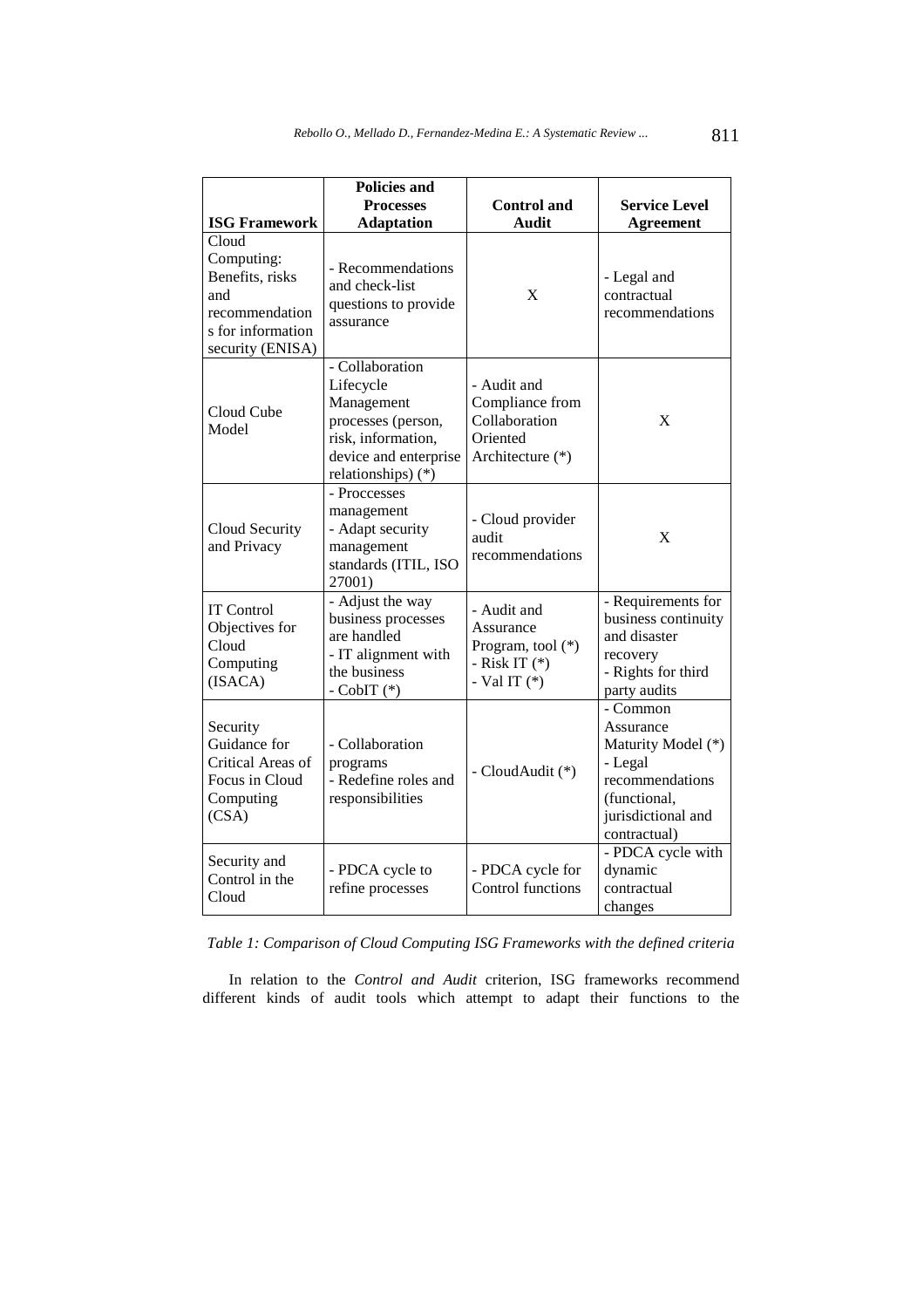particularities of the outsourcing inherent to Cloud Computing deployments. However, most of these tools are provided by external documents, which do not necessarily detail how to perform these audits or adapt them to the cloud environment. Some other ISG control topics that are not included and should also be mastered by the proposals analyzed are: the regular measurement and reporting of progress and detected issues, procedures for monitoring the compliance with regulatory requirements, internal policies and technical standards, the definition of metrics to evaluate services, and how logs are stored and accessed by third parties.

Finally, of the ISG frameworks analysed, the *Service Level Agreement* criterion is that which appears to be most diffused. Although most of the proposals include legal and contractual recommendations to be followed when redacting SLAs, more emphasis should be placed on the development of bilateral agreements, and not only on unilateral agreements. The development of SLAs involves certain particularities that can only be solved at a local or regional level, but common practices that are spread over the reviewed frameworks should be gathered together and standardized. No company's security can rely solely on contractual controls and the subsequent judicial procedures, and the SLAs must therefore reflect the fact that ISG needs to be coordinated between both the cloud user and the provider. Apart from the terms and conditions that are recommended by most ISG frameworks, we consider that the SLAs should include both the processes and the controls defined by the two aforementioned criteria and agreed between the provider and the client; more active implication in the cloud service may thus be achieved among participants. Another activity that should be taken into account is the benchmarking of SLAs, considering the involvement of senior management in order to allow the measurement and comparison of different providers.

Comparison results show that most of the ISG frameworks reviewed deal partially with all the proposed cloud security criteria, but that additional efforts should be made to fill the gaps detected. In order to achieve a comprehensive ISG approach that is suitable for a Cloud Computing environment, the highlighted lacks could be reviewed and mastered previous to the service deployment. Each of the three criteria includes important issues that have not been tackled by the ISG frameworks analyzed, and that must be assured by both cloud clients and providers. These detected issues will serve as foundations in order for us to continue our research in this area.

# **6 Conclusions and Perspectives**

The great importance that Cloud Computing is attaining among IT professionals and the imperious necessities of some organizations to jump into the cloud signifies that the Information Security of this new paradigm is becoming a top research priority. The governance functions of the cloud model mean that the procedures and activities of both cloud clients and providers must be adapted, and both operational staff and senior management must be involved in this process.

This paper contributes to the security governance of Cloud Computing environments in two major aspects: on the one hand, a systematic literature review is conducted to extract, from a variety of academic sources, existing ISG frameworks that are suitable for application in Cloud Computing deployments; on the other hand, a comparative framework is defined whose criteria facilitate the analysis and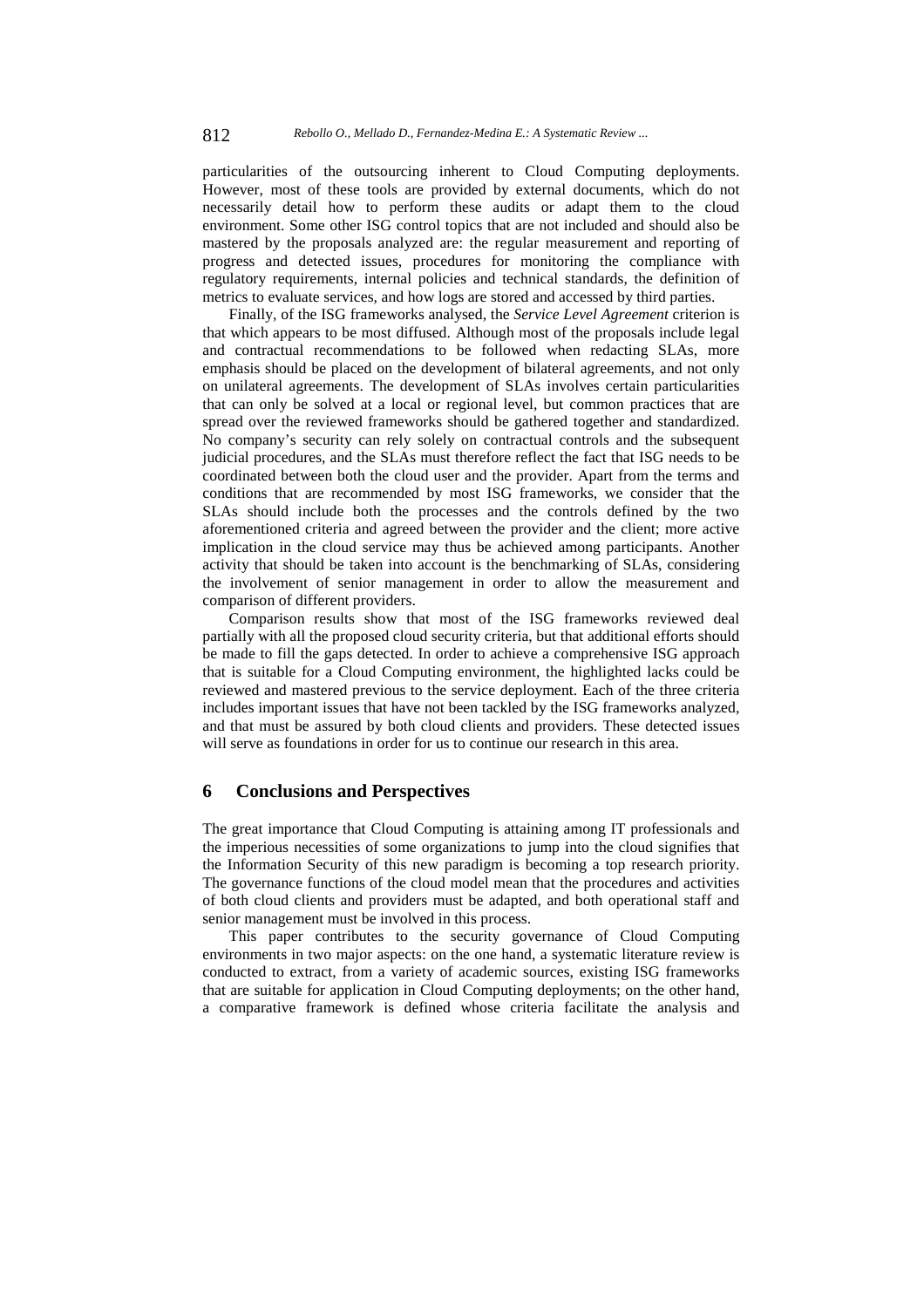comparison of the former ISG frameworks, focusing on the main particularities of the cloud model.

Although the comparative analysis shows that current ISG frameworks deal with most of the proposed criteria to some extent, gaps have been detected that must be filled. New research lines are open to investigate the reviewed proposals in order to fill the gaps. Our future research will benefit from the comparison performed, since it highlights the desirable features of security governance in Cloud Computing. If we are to develop a comprehensive cloud ISG framework, we must consider every aspect pinpointed in this review. We are currently researching this field in depth with the intention of solving the deficiencies found in the process adaptation, audit and SLAs criteria.

### **Acknowledgements**

This research is part of the following projects: MEDUSAS (IDI-20090557) and ORIGIN (IDI-2010043(1-5), financed by the Centre for Industrial Technological Development (CDTI) and the FEDER, MAGO-PEGASO (TIN2009-13718-C02-01) awarded by the Spanish Ministry for Science and Technology and SERENIDAD (PEII11-0327-7035) and SISTEMAS (PII2I09-0150-3135) financed by the Council of Education and Science of the Castilla-La Mancha Regional Government.

# **References**

[Armbrust (2009)] Armbrust, M., Fox, A., Griffith, R., Joseph, A. D., Katz, R., Konwinski, A., Lee, G., Patterson, D., Rabkin, A., Stoica, I. and Zaharia, M. "Above the Clouds: A Berkeley view of Cloud Computing", University of California, Berkeley (2009).

[Bisong (2011)] Bisong, A. and Rahman, S. S. M. "An overview of the Security Concerns in Enterprise Cloud Computing." International Journal of Network Security & Its Applications (IJNSA) 3(1): 30-45 (2011).

[Bowen (2006)] Bowen, P., Hash, J. and Wilson, M. "Information Security Governance". Information Security Handbook: A Guide for Managers, National Institute of Standards and Technology: 2-19 (2006).

[Catteddu (2009)] Catteddu, D. and Hogben, G. "Cloud Computing Security Risk Assessment - Benefits, risks and recommendations for information security", European Network and Information Security Agency (ENISA) (2009).

[Cloud Computing Use Case Discussion Group (2010)] Cloud Computing Use Case Discussion Group. "Cloud Computing Use Cases White Paper v4.0, http://cloudusecases.org/." (2010).

[Cloud Security Alliance (2009)] Cloud Security Alliance. "Security Guidance for Critical Areas of Focus in Cloud Computing V2.1." (2009).

[Chen (2010)] Chen, Y., Paxson, V. and Katz, R. H. "What's New About Cloud Computing Security?", University of California, Berkeley (2010).

[Gartner (2011)] Gartner. "Gartner's Hype Cycle Special Report for 2011." (2011).

[IDC (2009)] IDC. "IDC IT Cloud Services Survey: Top Benefits and Challenges." (2009).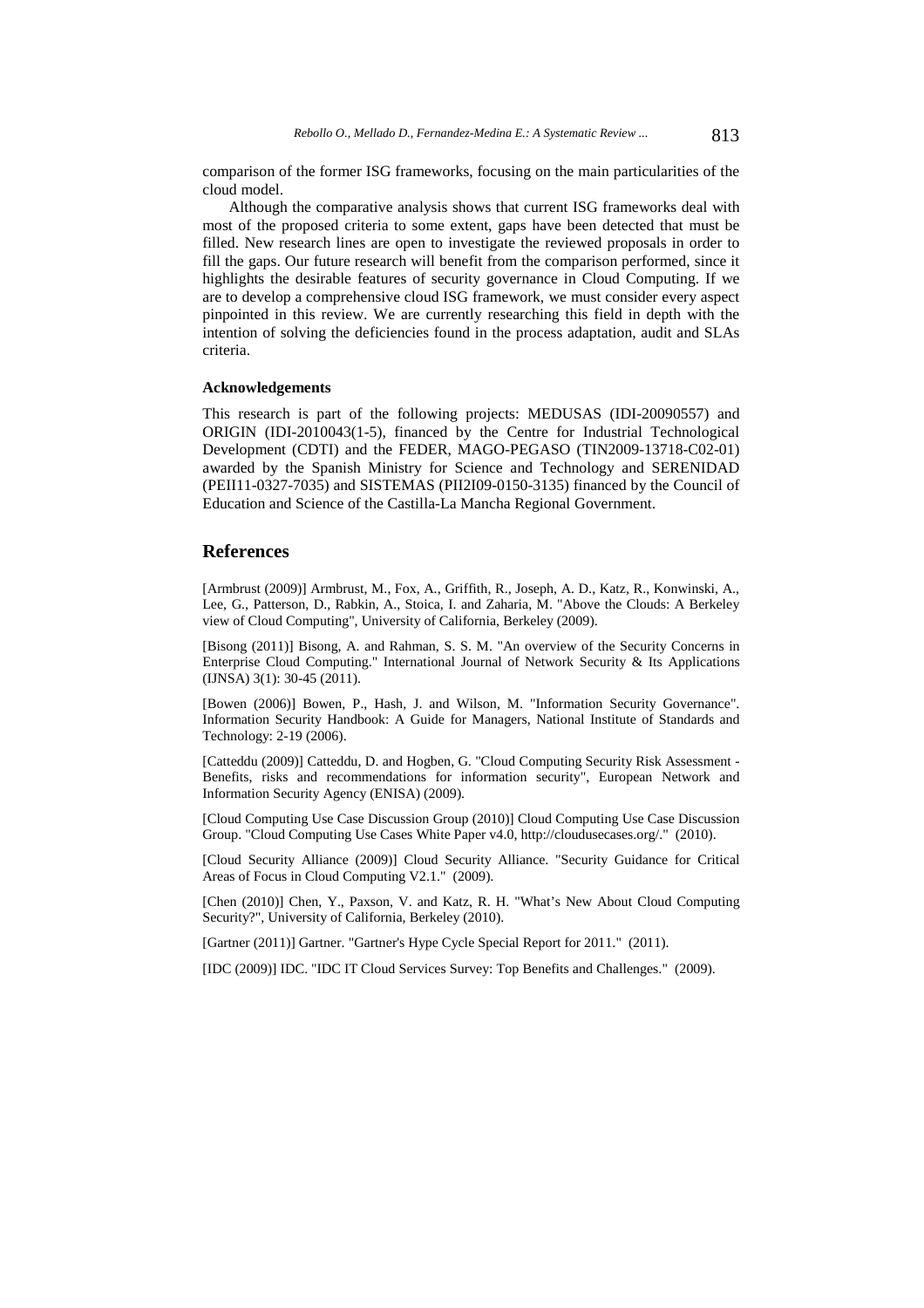[ISACA (2009)] ISACA. "Cloud Computing: Business Benefits With Security, Governance and Assurance Perspectives", (2009).

[ISACA (2010)] ISACA. "Cloud Computing Management Audit/Assurance Program" (2010).

[ISACA (2011)] ISACA. "IT Control Objectives for Cloud Computing." (2011).

[ISO/IEC (2005)] ISO/IEC. "ISO/IEC 27001:2005 Information technology -- Security techniques -- Information security management systems -- Requirements.", (2005).

[ITGI (2006)] ITGI. "Information Security Governance: Guidance for Boards of Directors and Executive Management (2nd Edition)" (2006).

[ITGI (2007)] ITGI. "Control Objectives for Information and related Technology (COBIT 4.1)" (2007).

[Jericho Forum (2008)] Jericho Forum. "Collaboration Oriented Architecture, http://www.opengroup.org/jericho/publications.htm." (2008).

[Jericho Forum (2009)] Jericho Forum. "Cloud Cube Model: Selecting Cloud Formations for Secure Collaboration." (2009).

[Julisch (2010)] Julisch, K. and Hall, M. "Security and Control in the Cloud." Information Security Journal: A Global Perspective 19(6): 299-309 (2010).

[Kitchenham (2004)] Kitchenham, B. "Procedures for Perfoming Systematic Review", Australia, Joint Technical Report, Software Engineering Group, Departement of Computer Scinece Keele University, United Kingdom and Empirical Software Engineering, National ICT Australia Ltd. (2004).

[Kitchenham (2007)] Kitchenham, B. and Charters, S. "Guideline for performing Systematic Literature Reviews in Software Engineering. Version 2.3", University of Keele (Software Engineering Group, School of Computer Science and Mathematics) and Durham (Department of Conputer Science) (2007).

[Mather (2009)] Mather, T., Kumaraswamy, S. and Latif, S. "Cloud Security and Privacy: An Enterprise Perspective on Risks and Compliance", O'Reilly (2009).

[McKinsey (2009)] McKinsey. "Clearing the air on cloud computing." (2009).

[Mell (2009)] Mell, P. and Grance, T. "The NIST Definition of Cloud Computing v15", National Institute of Standards and Technology (NIST) (2009).

[Miller (2009)] Miller, J., Candler, L. and Wald, H. "Information Security Governance - Government Considerations for the Cloud Computing Environment", Booz Allen Hamilton (2009).

[Ponemon Institute (2011)] Ponemon Institute. "Security of Cloud Computing Providers Study", (2011).

[Qian (2009)] Qian, L., Luo, Z., Du, Y. and Guo, L. "Cloud Computing: An Overview." Proceedings of the 1st International Conference on Cloud Computing: 626-631 (2009).

[Rebollo (2011a)] Rebollo, O., Mellado, D. and Fernández-Medina, E. "A Comparative Review of Cloud Security Proposals with ISO/IEC 27002". Proceedings of the 8th International Workshop on Security in Information Systems - WOSIS 2011, Beijing, China (2011a).

[Rebollo (2011b)] Rebollo, O., Mellado, D., Sánchez, L. E. and Fernández-Medina, E. "Comparative Analysis of Information Security Governance Frameworks: A Public Sector